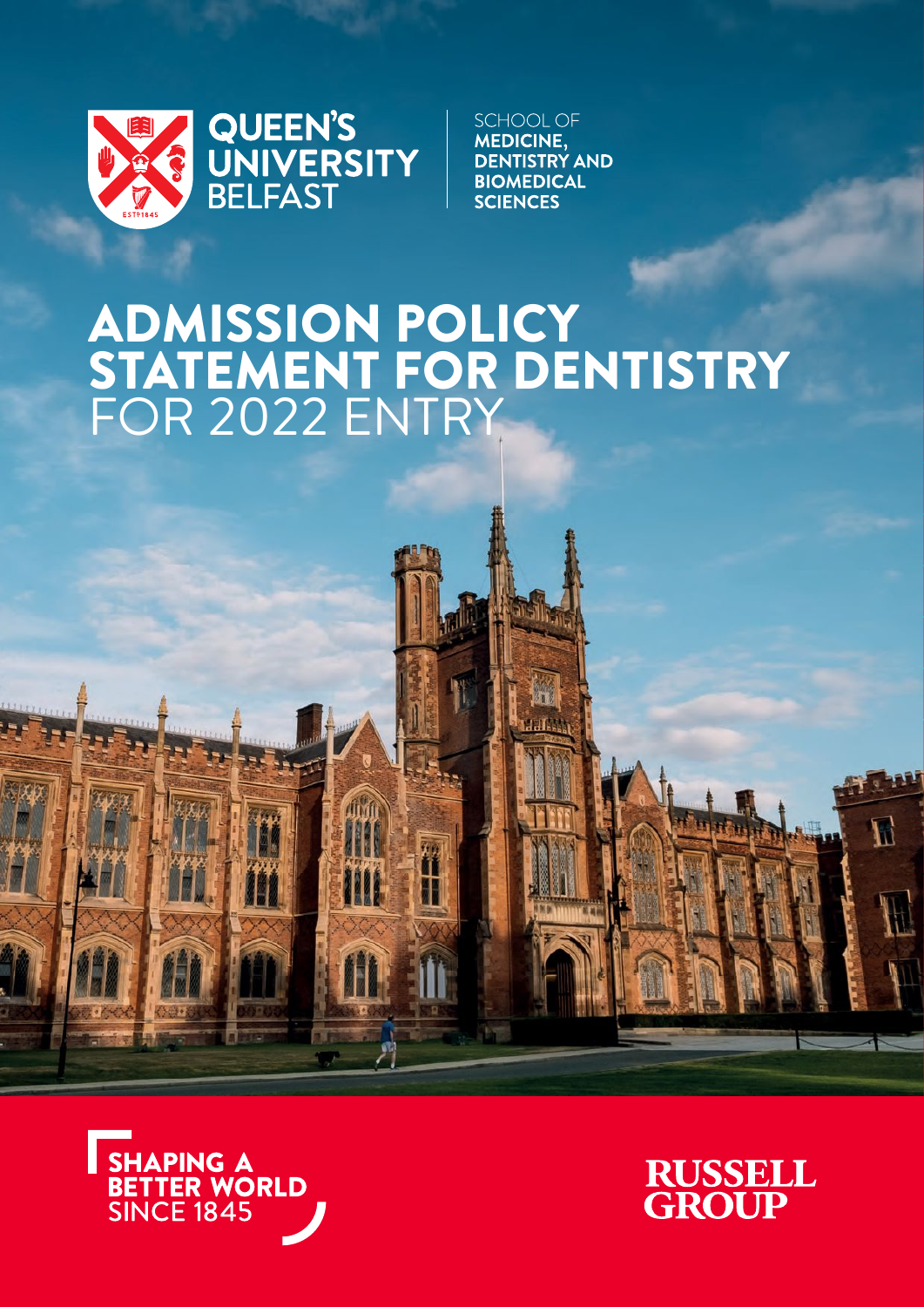### **QUEEN'S UNIVERSITY BELFAST**

## **SCHOOL OF MEDICINE, DENTISTRY AND BIOMEDICAL SCIENCES**

## **ADMISSION POLICY STATEMENT FOR DENTISTRY FOR 2022 ENTRY**

### **Introduction**

It is the policy of the University that all candidates for admission are treated on a fair and equitable basis irrespective of religious belief, political opinion, race, sex, age, marital status, colour, ethnic origin or sexual orientation.

## **Administration of Undergraduate Admissions**

All applications should be submitted through the Universities and Colleges Admissions Service (UCAS) by the normal closing date of 15 October at 6.00 pm (GMT), prior to the year of entry. Applications are handled by the academic selector for Dentistry in the School of Medicine, Dentistry and Biomedical Sciences in conjunction with the Admissions and Access Service and the School Office. The academic selector has final responsibility for decisions on Dental applications. These can only be made on the basis of the information given and applicants must show due care and diligence when completing their applications. In particular, full details must be included about qualifications completed or still to be completed.

Applications are received from UCAS by the Admissions and Access Service and assessed for the selector. Any additional information required is obtained and recommendations are made regarding decisions (reject or interview), where possible. After the interviews are completed and with the approval of the academic selector, all decisions are transmitted to UCAS by the Admissions and Access Service. Requests for feedback are handled by the Admissions and Access Service Service.

In August, the processing of results and the final decisions to UCAS is also undertaken by the Admissions and Access Service. The Admissions and Access Service along with the University's Recruitment Officers are largely responsible for liaising with applicants and should be the first point of contact.

## **Admission Criteria**

The University complies with the Dental Schools Council document "Guiding Principles for the Admission of Dental Students" which can be viewed at:

http://www.dentalschoolscouncil.ac.uk/wpcontent/uploads/2015/08/DSCAdmissionsPrinciplesFeb2012.pdf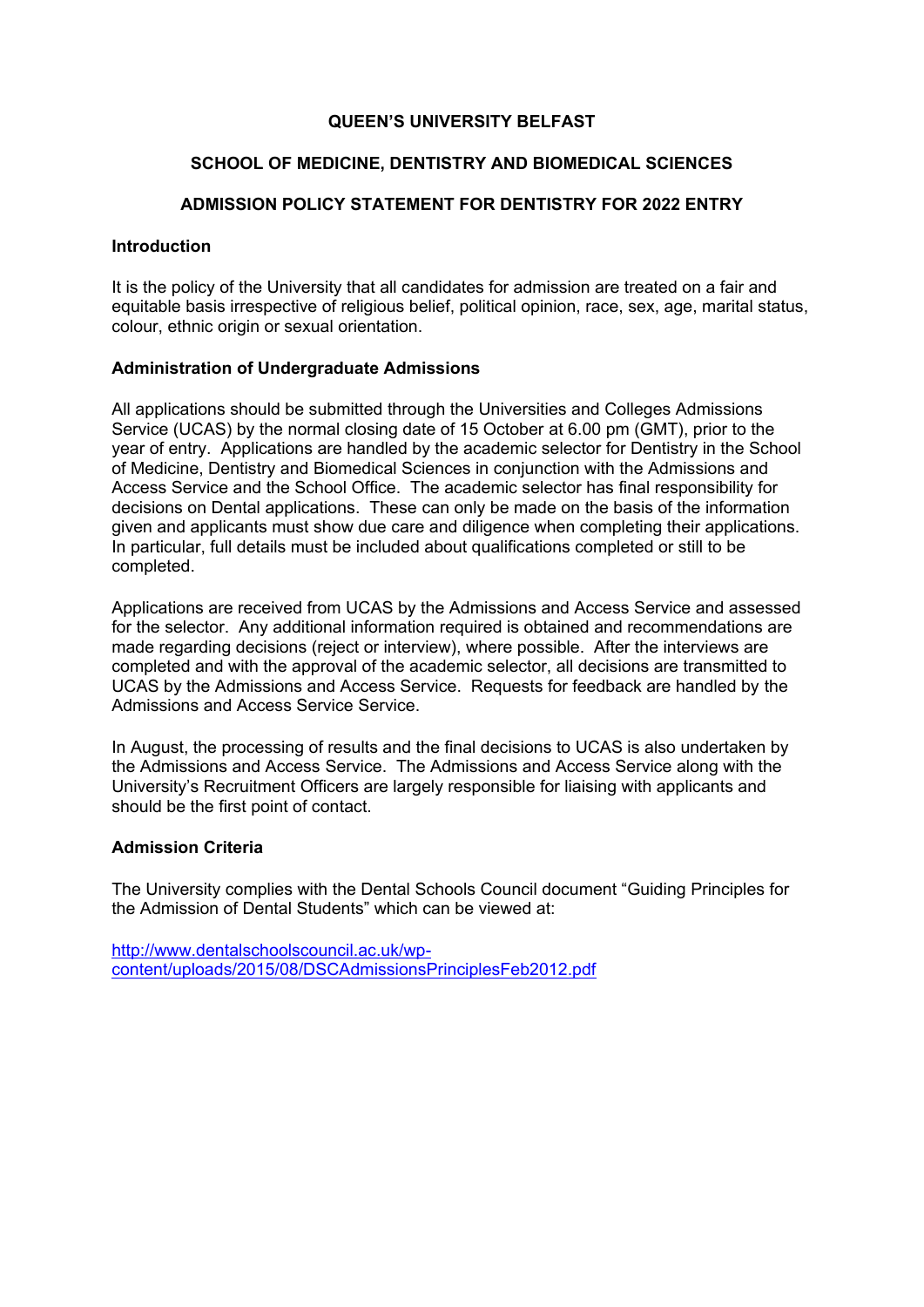## 1 **Selection Process**

The selection process for Dentistry involves two stages:

Stage 1: Cognitive Ability:

- Consideration of previous academic performance, including school, college and university grades as appropriate
- For UK and ROI applicants only, aptitude testing using the University's Clinical Aptitude Test (UCAT)

Stage 2: Non-Cognitive Ability

This will comprise interviews carefully designed to objectively evaluate noncognitive skills. The purpose of the interview is to confirm whether the candidate has the aptitude, motivation and personal qualities to succeed as a dental student at Queen's University and as a dental professional in the future.

All applicants will be scored at Stage 1 of the selection process and ranked. From this, candidates will be selected for interview (Stage 2) and a final decision about whether or not to make a conditional or unconditional offer will be based solely on interview performance.

## 2 **Interviews**

Interviews are designed to test the following:

- Resilience
- Maturity and Responsibility
- Interpersonal and communication skills
- **Confidence**
- Self Awareness
- Empathy
- Ethical and moral values
- Awareness of the demands of training as a dental surgeon

Entry to dentistry is highly competitive and the scores at interview are used to create a rank order. Offers are made to the applicants who rank highest after interview. Should places be available in August, this rank order will also be the primary factor in considering candidates who have satisfied the academic criteria and are not holding an offer with any other Dental School through UCAS.

If candidates consider that they have a disability that would require reasonable adjustments it is important that they inform the University in advance and provide appropriate medical evidence.

Please note that if an applicant presents for interview, they will be deemed fit to participate in the interview process. If you are unwell and unable to participate in a scheduled interview, please contact the Centre for Dentistry School Office immediately (email: dentistry@qub.ac.uk or telephone: 028 9097 6268).

For 2022 entry it is anticipated all interviews will take place on-line.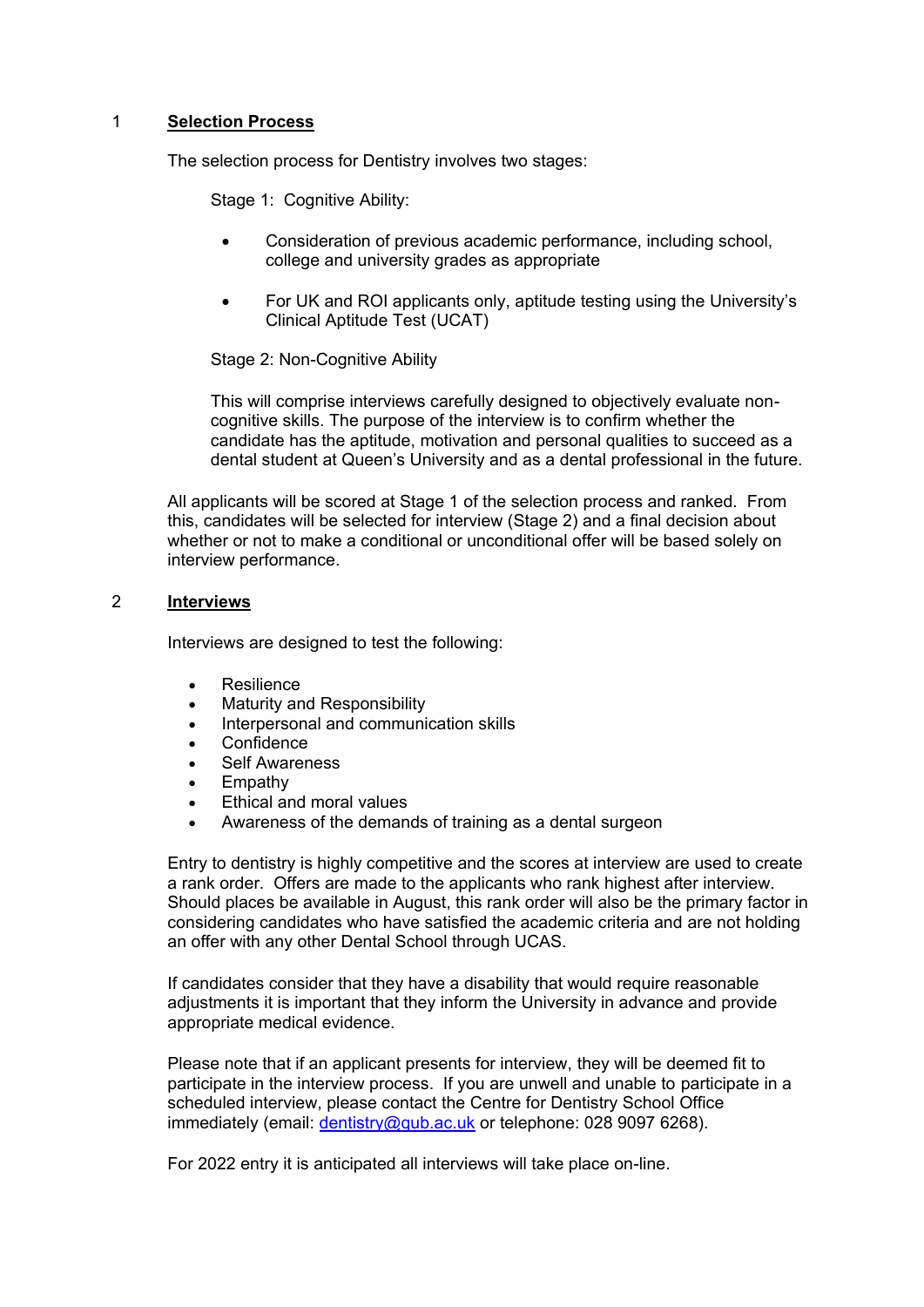# 3 **UCAT (UK and ROI candidates only)**

The University's Clinical Aptitude Test is required for admission to Dentistry and must be taken during the summer prior to completion of the UCAS application. Full details of how to apply are provided on their website: www.ucat.ac.uk and please note that a bursary scheme is available. The website includes information on arrangements for those with disabilities or medical conditions and guidance for applicants on what to do if they are ill on the day of their scheduled test. For UK and ROI candidates UCAT will be scored using the overall results from four papers. Candidates can obtain up to a maximum of 6 additional points.

| <b>Banding of UCAT Scores</b> | <b>Points Awarded</b> |
|-------------------------------|-----------------------|
| $1200 - 1899$                 | U                     |
| $1900 - 2099$                 |                       |
| $2100 - 2299$                 | າ                     |
| $2300 - 2499$                 | 3                     |
| $2500 - 2699$                 |                       |
| $2700 - 2899$                 | 5                     |
| $2900 - 3600$                 | 6                     |

For UK and ROI candidates UCAT is therefore taken into account at stage 1 of the selection process.

UCAT has introduced an additional paper called a Situational Judgement Test, but it has been agreed that the results of this will not be used for 2022 entry except, if necessary, to inform decisions on borderline applicants who have achieved a similar score at interview.

UCAT is compulsory for all UK and ROI applicants to Dentistry at QUB. The University will only grant exemptions in very exceptional circumstances and where appropriate supporting evidence is provided. Applicants who believe they qualify for an exemption should contact: ukcat-exemption@qub.ac.uk

Guidance on exemptions and reasonable adjustments:

| Illness or Personal<br>Circumstances | Candidates are advised to seek an early test date<br>which can then be rescheduled if they are unable<br>to attend because of illness or personal<br>emergency.      |
|--------------------------------------|----------------------------------------------------------------------------------------------------------------------------------------------------------------------|
|                                      | Candidates who are unable to sit UCAT<br>throughout the test cycle are required to provide<br>supporting medical evidence in requesting an<br>exemption.             |
| Geographical Circumstances           | No exemptions will normally be granted because<br>of geographical circumstances. It is accepted that<br>some candidates may have to travel in order to<br>take UCAT. |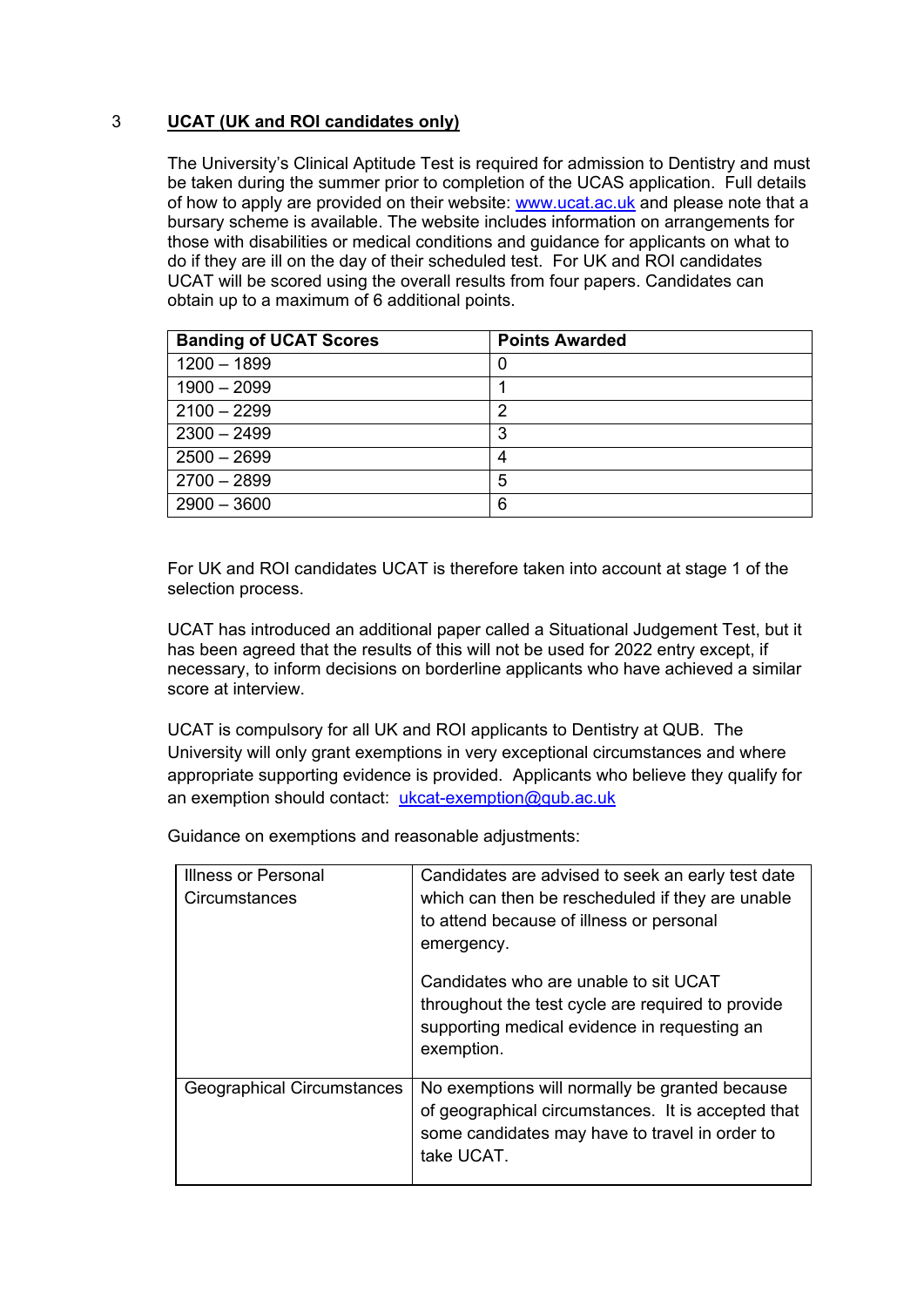|                                                        | Candidates unable to take UCAT because of civil<br>war/unrest or natural disaster where travel would<br>be unsafe will be asked to provide supporting<br>evidence in requesting an exemption.                                                                                                                                                                                              |
|--------------------------------------------------------|--------------------------------------------------------------------------------------------------------------------------------------------------------------------------------------------------------------------------------------------------------------------------------------------------------------------------------------------------------------------------------------------|
| <b>Candidates Requiring</b><br>Adjustments to the Test | UCAT will consider requests for reasonable<br>adjustments. If UCAT have confirmed that they<br>cannot make a reasonable adjustment candidates<br>are advised to provide supporting evidence in<br>requesting an exemption.                                                                                                                                                                 |
|                                                        | Applicants who are entitled to additional time for<br>public examinations based on a medical diagnosis<br>or report from a specialist teacher may book a<br>Special Educational Needs Version of the test<br>which provides extra time. The University may<br>ask applicants who have taken UCATSEN to<br>provide evidence of this entitlement when<br>considering their UCAS application. |

## 4 **Personal Statement and References**

Personal statements are not scored as part of the selection process and the following general factors are taken into account when considering applications:-

- (i) Candidates are expected to state explicitly that Dentistry is their career choice. (Please note that an applicant cannot normally be considered for both Medicine and Dentistry).
- (ii) There should be evidence of commitment and motivation to follow a career in Dentistry.
- (iii) Work experience in a dental clinical setting is not a requirement for admission however, applicants should state what they have done to find out about a career in Dentistry.
- (iv) Satisfactory support from the academic referee, particularly relating to the applicant's character, resilience, suitability for the course, communication skills and initiative.

# 5 **Subject Requirements**

#### **A-Level requirements**

AAA at A-level to include GCE Chemistry + Biology/Human Biology. Vocational/Applied A levels are not acceptable. A-level Critical Thinking and General Studies are not acceptable.

#### **GCSE Subject Requirements**

Mathematics and English are required if not offered at AS or A-level.

**Alternative qualifications,** deemed equivalent by the Dental School may be acceptable in fulfillment of the subject requirements.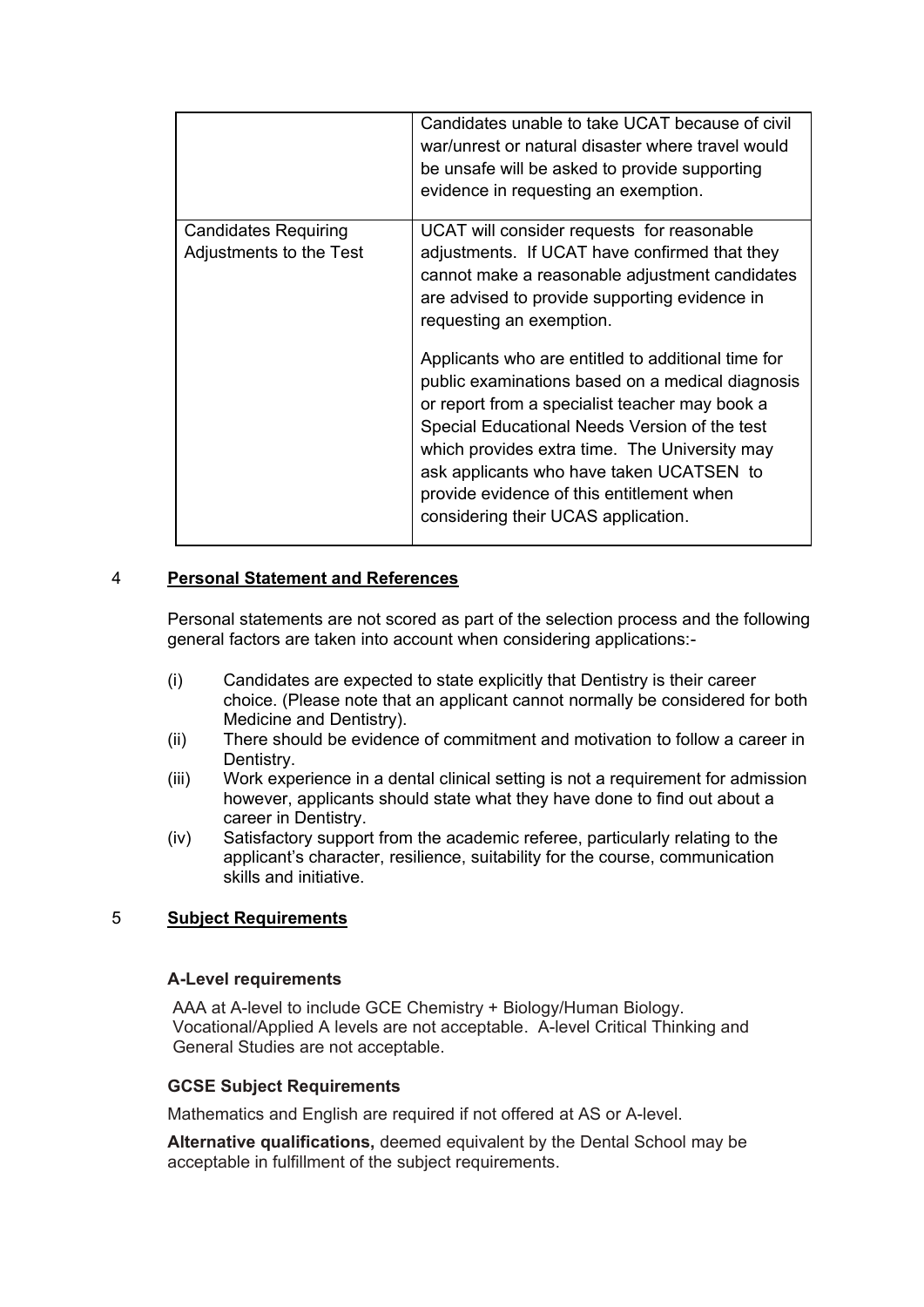## 6 **School-leavers Completing A-Levels for the first time in 2022**

When decisions are being made both GCSE and UCAT performance (see 3 above) will be taken into account. GCSEs will be scored using a points system as shown below. The total points score will be based on results in the best 9 subjects, at first attempt unless the GCSE was taken a year early and then repeated at the normal stage. Only GCSEs taken in Years 11 and 12 will be counted (Years 10 and 11 in England and Wales).

Scoring of Full GCSEs

| <b>Alphabetic Grading</b> | <b>Numeric Grading</b> | Points |
|---------------------------|------------------------|--------|
|                           |                        |        |
|                           | $7$ and $8$            |        |
|                           |                        |        |
| $C$ and $C^*$             | 4 and 5                |        |

Scoring of GCSE Short Courses

| <b>Alphabetic Grading</b> | <b>Numeric Grading</b> | <b>Points</b> |
|---------------------------|------------------------|---------------|
|                           |                        |               |
|                           | $7$ and $8$            | ∣ ካ           |
|                           |                        |               |
| $C$ and $C^*$             | 4 and $5$              |               |

BTEC/OCR Level 2 qualifications, considered equivalent to GCSE, are taken into account and a decision as to how many points to award will be dependent on performance in individual units, as well as the overall result(s).

The UCAT score will then be added to this total (see paragraph 3 above). Candidates are then ranked on the combined GCSE/UCAT scores and the threshold required to qualify for an interview varies from year to year depending on competition for places and cannot be predicted in advance. The following table indicates where the threshold has been over the last five years:

| 2017 | 28 points and above  |
|------|----------------------|
| 2018 | 30 points and above  |
| 2019 | 32 points and above  |
| 2020 | 32 points and above  |
| 2021 | 33 points and above* |

\*Please note the threshold for entry in 2022 will not be directly comparable because of the introduction of scoring for grades B and C.

Additional grade As at GCSE may also be used to distinguish between applicants on the same points score, if necessary.

A-level module repeats within the normal two-year period between GCSE and A-level do not place applicants at any disadvantage. An A-level taken a year early would also be counted, but not those taken prior to this ie only those taken in Years 13 and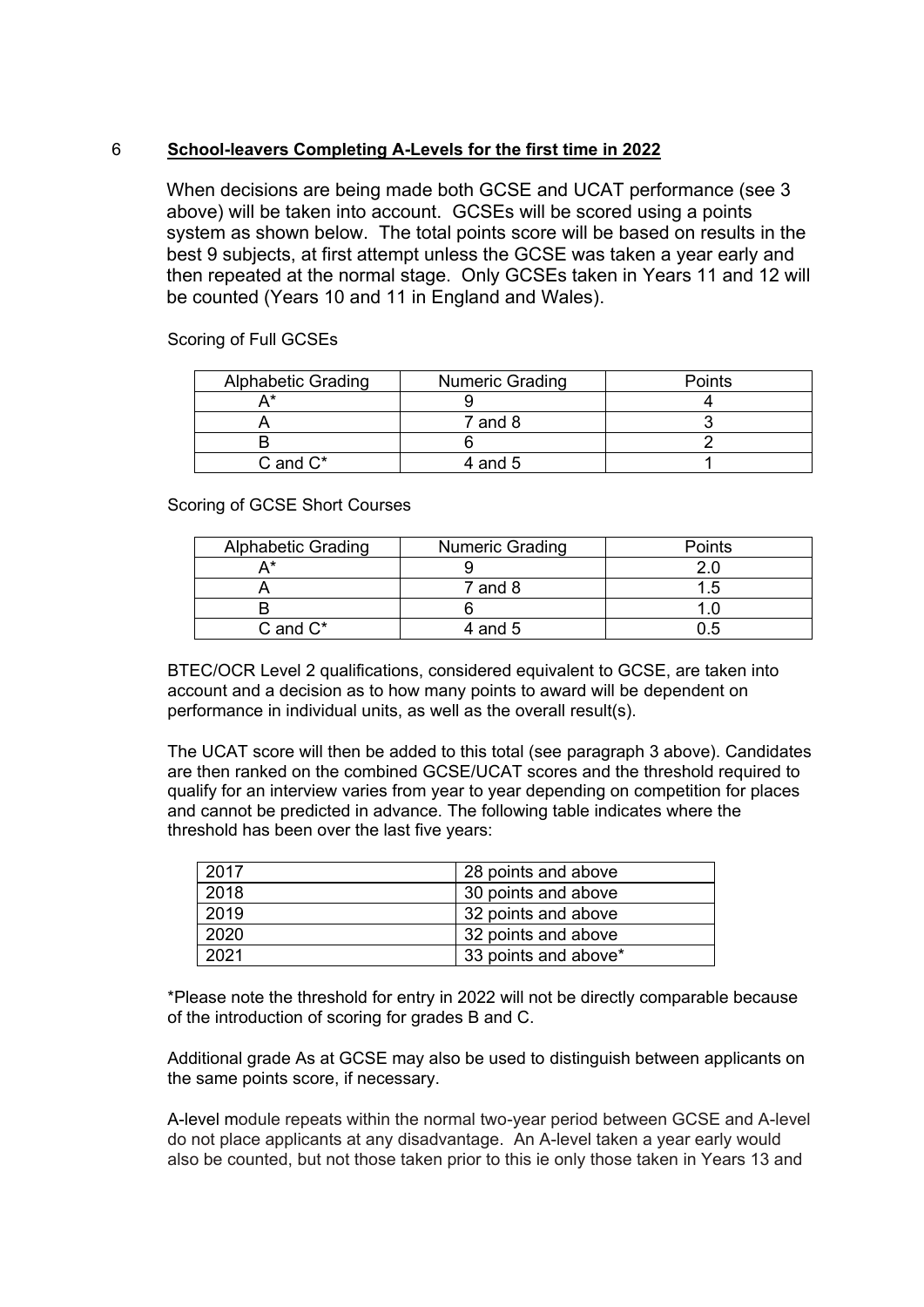14 (Years 12 and 13 in England and Wales) will contribute towards satisfying the normal entrance requirements.

## .7 **Widening Participation**

The School is participating in the University's Pathway Opportunity Programme. Throughout Years 13 and 14, students accepted onto the pathway will benefit from a structured series of events designed to prepare them for the transition to undergraduate study at Queen's, including insight into academic and extracurricular aspects of student life, admissions guidance and support and a one-week residential summer school. Students will complete assessed work and those who are successful will receive a guaranteed interview and a possible offer of one A Level grade below the normal target. Full details are on the website:

http://www.qub.ac.uk/directorates/sgc/wpu/PathwayOpportunityProgramme/

## 8. **Repeat Candidates**

Due to the competition for places the number of offers made to students resitting Alevels has to be restricted. Only those who had applied to study Dentistry at Queen's at the first attempt and held an offer (if made) as their Conditional firm (CF) choice are considered. In addition they must have achieved AAB at first attempt or a maximum of one A-level grade below the standard accepted in the previous year, if lower. The offer for repeat candidates is AAA at A-level provided both A-level Biology and Chemistry are offered (see paragraph 5 above). Only two attempts at Alevels will be permitted.

For repeat candidates at Stage One, 36 points will be allocated for meeting the A level grades required to qualify for consideration and points then awarded according to performance in UCAT (as indicated above) to give an overall score for short listing purposes. UCAT must be retaken as it is only valid for one application cycle.

Please note that this policy will be reviewed and may be amended for 2023 entry.

## 8 **Applicants who have Already Satisfied Academic Requirements**

Applications from candidates who have already achieved the normal academic requirements in their second level examinations will only be considered if they included Queen's as one of their Dental choices first time round ie evidence of commitment to the University is important from the outset. Those who have already achieved AAA at A-level including Chemistry and Biology and have satisfied the other subject requirements will be awarded 36 points at Stage One. Points will then be awarded according to performance in UCAT to give an overall score for shortlisting purposes. UCAT must be retaken as it is only valid for one application cycle.

## 9 **Mature Non-Graduate Entry**

Applications from candidates who have had a significant break in study and who are returning to undertake further qualifications are considered individually on their merits taking into account academic background and UCAT scores in short listing for interview. Where offers are made, the normal A -level requirements apply and applicants must also have the appropriate background in the relevant subjects at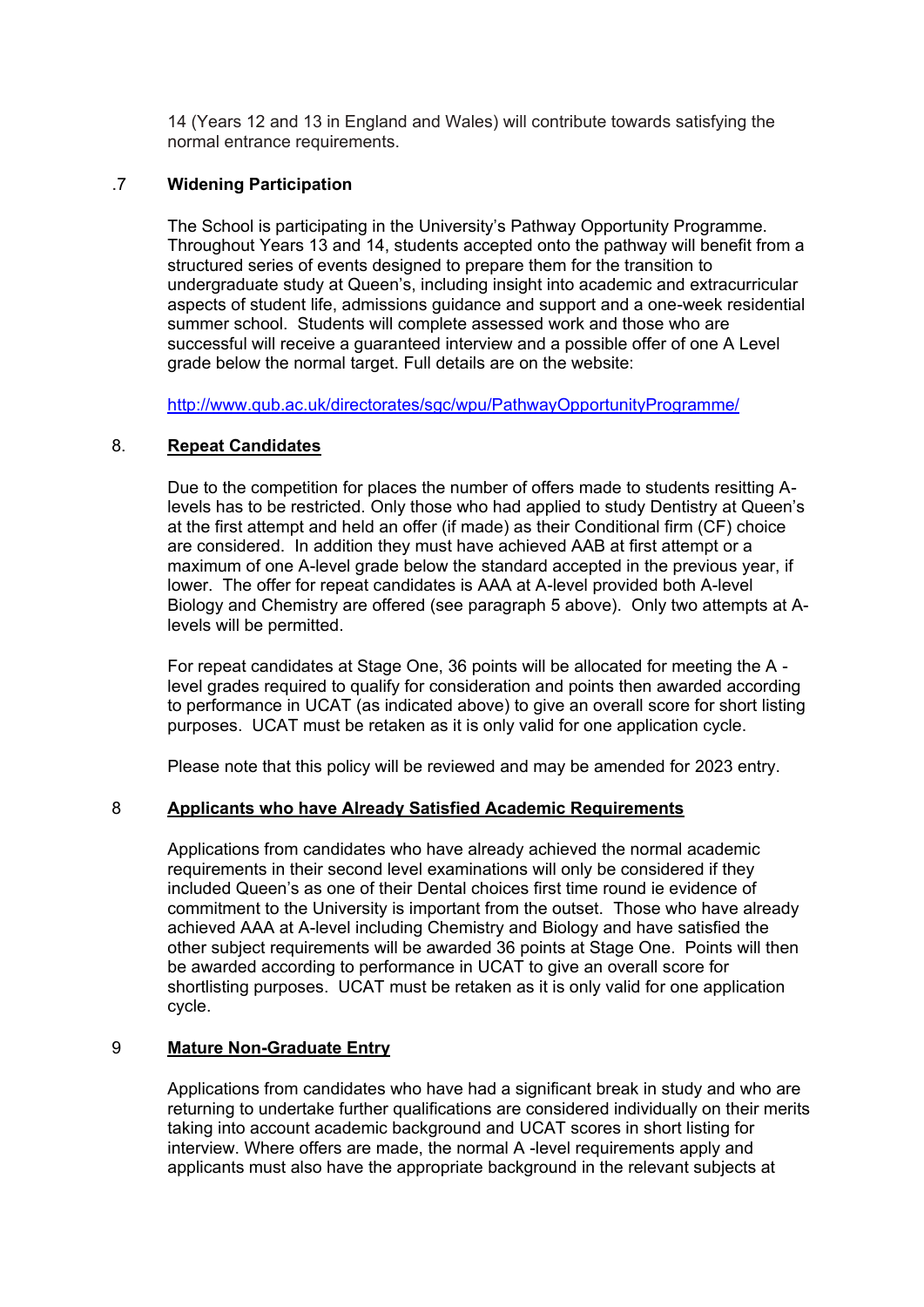GCSE to fulfil the course requirements. The UCAT and the dental interview must be taken during the year of application.

Access Course qualifications are not acceptable.

## 10 **Graduate Applicants**

Graduate applicants are considered for the normal five-year programme. In making decisions on graduate applications, the full academic background is taken into account. Applicants must have achieved, or have the potential to achieve, at least an Upper Second Class Honours classification in their primary degree and an average of BBB at A-level/B2 B2 B2 B2 B2 B2 at Higher Level in the Leaving Certificate/BBBBB in Scottish Highers at the first attempt. In the case of candidates with a First Class Honours degree or a PhD (plus an upper second class honours degree), a minimum of BBC at A-level or equivalent in other qualifications at the first attempt will be acceptable.

Applicants applying for a second time for entry as a graduate will only be considered if they included Queen's as one of their Dental choices when making their first application as a graduate. This includes any attempt made during the final year of their primary degree programme.

Candidates must have a relevant science background. This must include Chemistry and Biology at A-level or acceptable alternative. A grade C is the lowest grade that will be considered in either Chemistry or Biology at A-level.

For graduates (and those applying in the final year of their degree), at Stage One, 36 points are currently allocated for meeting the academic criteria required to qualify for consideration and points then awarded according to performance in UCAT (as indicated above) to give an overall score for short listing purposes.

Applicants from a non-science background but who fulfil the conditions in terms of grades at A-level at the first attempt and degree performance will be considered if they undertake the appropriate science qualifications on completion of their degree. Such candidates are advised to contact the Admissions and Access Service for guidance.

# 11 **Irish Leaving Certificate Applicants**

When shortlisting applicants for interview Junior Certificate and UCAT performance (see paragraph 3 above) are important and these are scored.

| <b>Junior Certificate Grade</b> | New Grading System  | <b>Points Awarded</b> |
|---------------------------------|---------------------|-----------------------|
|                                 | <b>Distinction</b>  |                       |
|                                 | <b>Higher Merit</b> |                       |
|                                 | Merit               |                       |

Where offers are made these are conditional on obtaining H1H1 (Biology and Chemistry) H1 H1 H2 H2 at Higher Level in the Leaving Certificate. Grade 03 in English and Mathematics at Ordinary Level are required if not offered at Higher Level.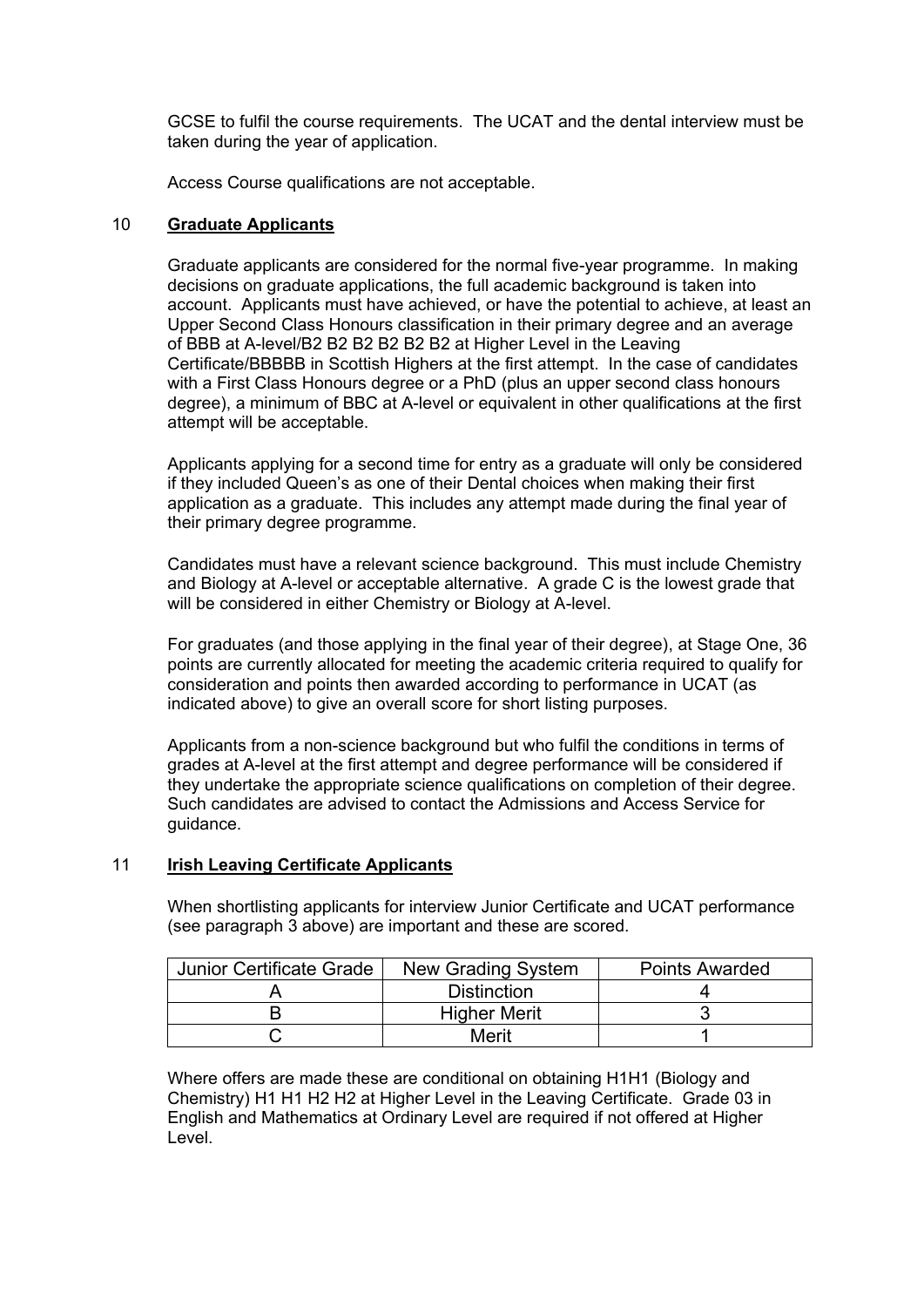## 12 **Scottish Applicants**

When short listing applicants for interview, previous academic performance and UCAT are important and will be scored. Applicants with a minimum of ABBBB in Scottish Highers are given serious consideration.

| Scottish Highers (Grades achieved at first | Points |
|--------------------------------------------|--------|
| attempt)                                   |        |
| <b>ABBBB</b>                               | 28     |
| AABBB                                      | 30     |
| AAABB                                      | 32     |
| <b>AAAAB</b>                               | 34     |
| <b>AAAAA</b>                               | 36     |

Where conditional offers are made, the standard specified in Advanced Highers is also dependent on performance in Scottish Highers and are AA (for those with AAAAA in Highers); AAB (for those with AAAAB in Highers) and AAA (for those with ABBBB-AAABB in Highers). In all cases, Chemistry (Grade A) and Biology (Grade A) are required. Three Advanced Highers are necessary unless applicants achieved five A grades in their Highers.

If not taken as an Advanced Higher, Standard Grade or Intermediate 2 or National 5 English and Mathematics are also necessary.

### 13 **International Applicants**

All applicants who do not qualify for residency either in the UK or ROI will be deemed to be international.

Dentistry has 15 places for International students. The Admissions Process will, in the main, take the same factors as above into account plus evidence of English Language proficiency and examination predictions. International applicants do not need to take UCAT.

Where applicants have not previously taken any formal examinations (eg either GCSEs or O-levels) they will be considered on the basis of High School reports and this information will also be used to assess whether or not they are able to fulfil subject requirements eg GCSE Mathematics or equivalent.

Online interviews are used and international applicants are not required to travel to Belfast. Candidates should contact the Admissions and Access Service for advice on entry requirements.

All applicants are required to provide the required evidence of proficiency in English Language.

#### 14 **Applicants who have previously withdrawn from Dentistry**

Applicants who previously commenced a Dental Degree at any University and have chosen to withdraw or have failed exams or been asked to withdraw from the course for any reason will not normally be considered.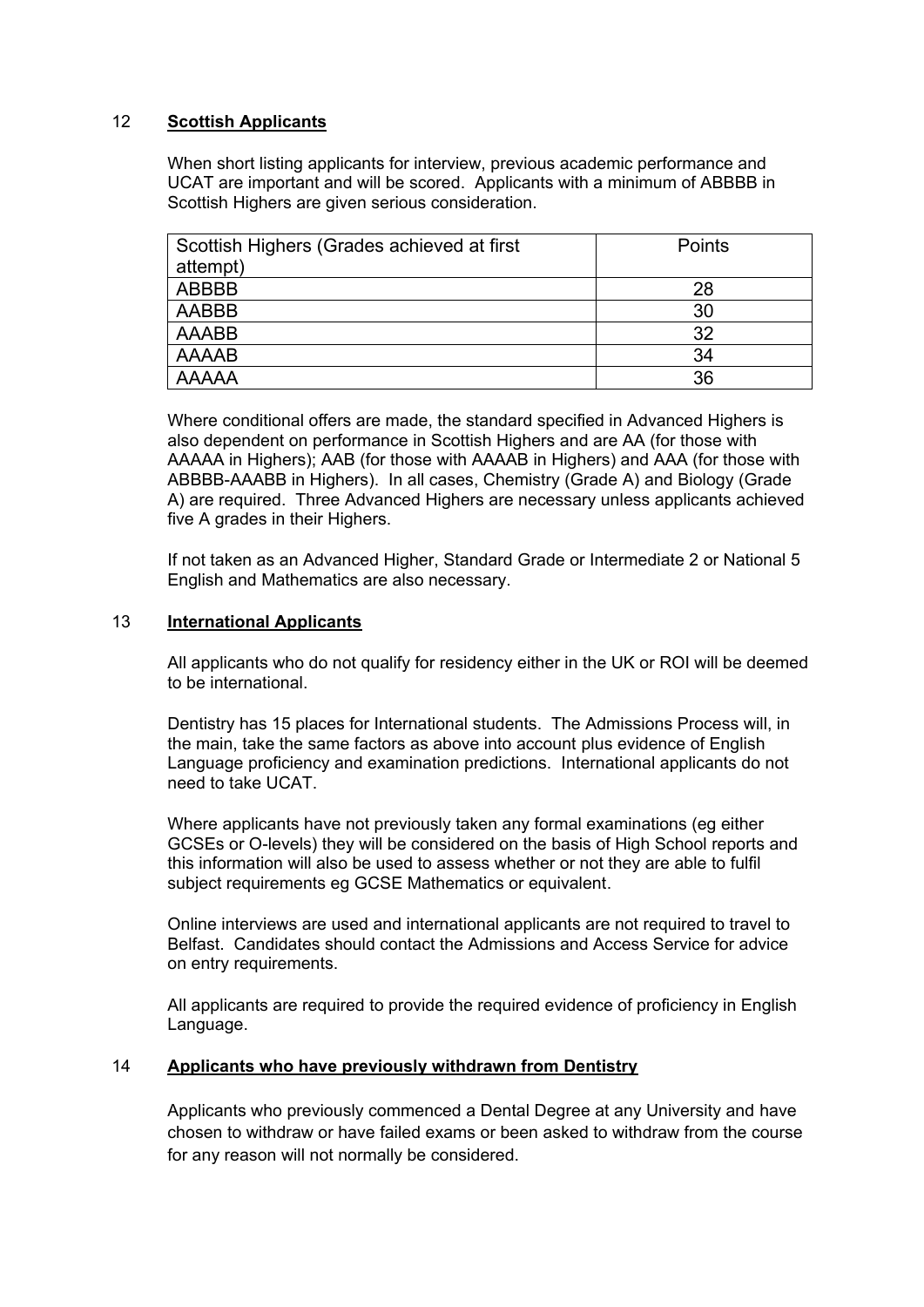In the interests of patient and public safety, and to prevent fraudulent applications to courses which lead to entry to a registered profession in the UK, we wish to share some of the information provided in your application form with the Medical, Dental, Pharmacy, Veterinary Schools Councils. If a fitness to practise outcome is made against you in the future, this information and a copy of the decision against you will also be stored on a central database which is accessible only to other schools with courses leading to entry to a registered profession in the UK. It is used only for proper fitness to practise purposes to protect patients and the public, and to prevent fraudulent applications. Where an offer is made, this is conditional on you having disclosed any previous fitness to practise outcomes against you, and your consent being given to this use of information. You have a right of access to any information held about you on the database and to correct any errors.

The University may check information provided in your application form with the database maintained by the Dental Schools Council in relation to students who have been excluded through Fitness to Practise procedures.

The outcome of fitness to practise (FtP) proceedings may be shared with the General Dental Council, Dental Schools Council, Postgraduate Deaneries and the host trust(s) who provide clinical training placements.

## 15 **Transfer from other Dental Schools**

Because of the intense competition for places to study Dentistry and the integrated nature of the course structure, applications for transfer with credit from candidates who have commenced a dental course at another University are not considered.

#### 16 **Number of Attempts (Applications Permitted)**

In view of the competition for places, it is the policy of the Dental School to allow a maximum of four attempts (ie applications in four different UCAS admissions cycles) overall (including applications made to other Dental Schools) to gain admission and not more than two at A-level or graduate level.

## 17 **Age at Graduation**

It is a requirement within the Dentists Act 1984 6 (2): "Notwithstanding anything in any enactment, charter or other document, a dental authority *(University)* shall not grant a degree or licence in dentistry to a person who has not attained the age of 21 years."

#### **Professional Nature of the Course**

Dental students must demonstrate during their undergraduate course that they have the knowledge, skills and attitudes expected of a registered dentist. Students must be aware that unprofessional behaviour or serious health problems during their dental training can affect their ability to be registered with the General Dental Council (GDC) and to start practising. The GDC is responsible for decisions regarding registration and may consider any issue that could call the fitness to practise of a student into question. This includes anything that happened before or during their education and training, and any decisions made under the University's Fitness to Practise procedures. Candidates are therefore required to declare any criminal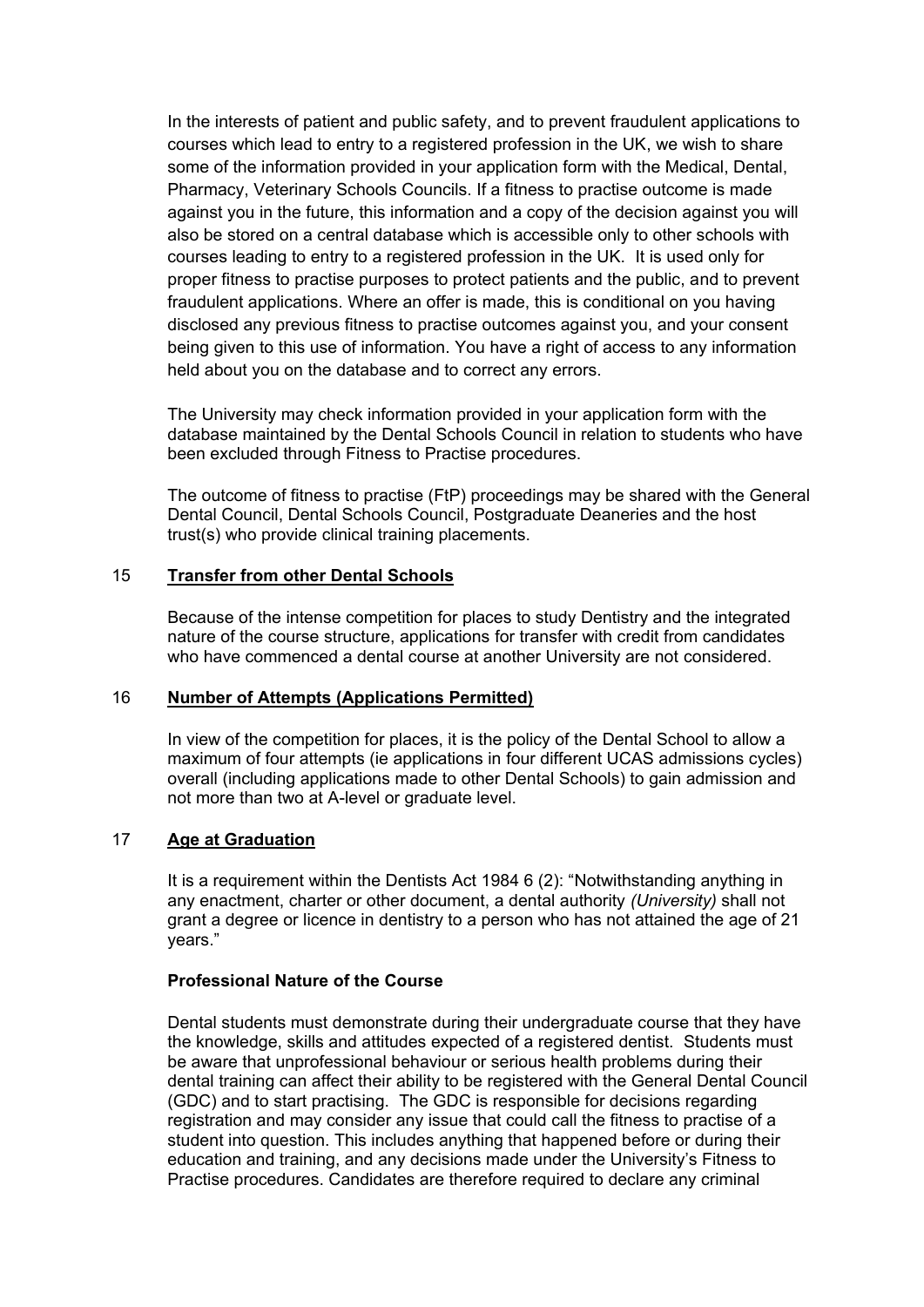offences and other related matters including cautions (where these are not deemed "protected" see guidance on Access NI website: http://www.dojni.gov.uk/index/accessni/disclosures/filtering.htm)

Entry to the undergraduate dental course will be conditional on a satisfactory criminal records check. International applicants are also required to produce appropriate evidence eg a Certificate of Good Conduct, before admission to the degree and to declare any criminal offences and other related matters including cautions.

Students entering the dental course will also be expected to sign a Student Agreement every year which places an emphasis on the continuing need for professional behaviour and a requirement to declare any convictions or cautions.

All potential applicants should ensure they are familiar with the following two documents which are available on the General Dental Council website: "Student Fitness to Practise" and "Standards for Dental Professionals" (available at www.gdcuk.org).

#### **Health Issues**

## **Disability**

A disability need not bar a candidate from becoming a dentist provided that they have the potential to fulfill the demands of practising as a dental surgeon. Due to the professional nature of the dental undergraduate programme candidates with a known disability must indicate this in their UCAS application and may be asked to provide additional information..

Applicants are required to declare a history of any physical or mental disorder. All such applications will be considered on a case by case basis. If the candidate meets the normal academic criteria for admission to the course but there are concerns over issues relating to health, a special advisory committee separate from the normal admission procedures will be convened. This Committee will take advice from the Occupational Health Service before reaching a decision. Candidates with a disability are strongly advised to read the guidance document produced by the Dental Schools Council and Higher Education Occupational Physicians/Practitioners:

http://www.dentalschoolscouncil.ac.uk/wp-content/uploads/2016/12/Dental-Schools-Council-and-HEOPs-policy-on-Reasonable-Adjustments.pdf

#### **Health Assessment**

#### Exposure prone procedures (EPPs)

EPPs are defined as 'those invasive procedures where there is a risk that injury to the worker may result in the exposure of the patient's open tissues to the blood of the worker. These include procedures where the worker's gloved hands may be in contact with sharp instruments, needle tips or sharp tissues (e.g. spicules of bone or teeth) inside a patient's open body cavity, wound or confined anatomical space where the hands may not be completely visible at all times'. The dental undergraduate course entails extensive clinical practice involving EPPs. Dental students must gain competence in a wide range of EPPs as this is a requirement for gaining GDC registration following graduation.